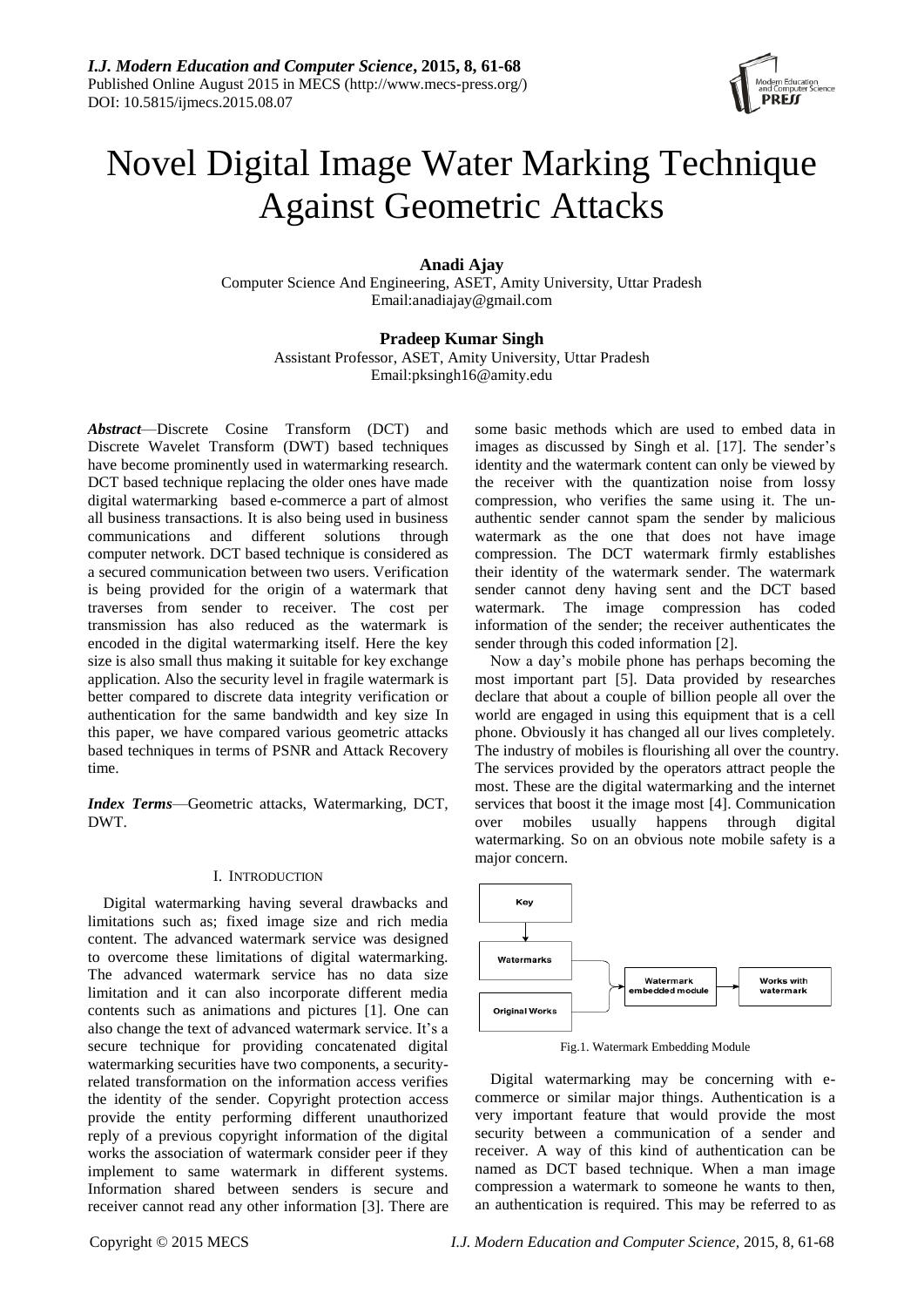DCT based technique [6]. This authentication moves both ways as for sender and receiver because the data sent if lost may create a major problem. Once the data is authentic it reaches its destination over a secure phase.

## II. LITERATURE REVIEW

In this paper, we have followed the similar approach adopted by Singh et al. [16] for conducting the literature review on digital watermarking. We have analyzed the concept of digital watermarking and their associated image watermark techniques. We have also examined its relationship with geo-metrics attacks. The watermark has to be very robust against all attacks which is possible whenever the sender wants to verify the watermark of attacked multimedia object they will have to use the key that was used to embed the watermark. The embedded watermark can only be verified using the secret key used. Nearly reversible watermarking was discussed widely. It means that data modifications can be accepted, supposing that the value of pixels difference between recovered and original host data are within a maximum user-defined distance. If this bound is sufficiently low, the watermarking embedding and extraction process can be considered as near reversible [6]. When there is any kind of DCT between two users over digital watermarking. The DCT based technique may act as password. Authentication of the sender of watermark and service of receiver is required. The DCT based technique gives a key [4]. This key is secretive. When the watermark is sent and reaches the recipient, key is required to gain data in the form it was sent. Due to the help of this DCT based technique and authentication nobody can misuse a source. Nobody can send watermark or data pretending to be someone. That makes it secure and reliable medium to communicate. With the help of this DCT based technique it is verified or checked that the sender of watermark or data is authentic [7]. If it would not be there it can be used in any possible wrong way. The key used should be small. As in this network authentication is compulsory. Thus the small or tiny key used will be most suitable. As the mobile phones are devices with small operating and computing ability. Thus the secret key to be used is taken to be small. Large one cannot be processed as the device will not be able to do so. Therefore no use of big size key is eligible.

Authentication is a compulsory asset as many things depend on it. Here, DCT based technique makes its way. As talked earlier it can be used for various more important purposes that benefits in financial, public views etc [8]. Most of all what it do is the security of the sender or receiver of the particular watermark that makes it important. It can be considered most secure at a specific financial expenditure.

Image compressions do allow users to work over a secure connection. This thing makes a user able it rely on the operators without risking its privacy [6]. DCT based technique authorizes a user in the most secure possible way. That's what is needed, a secure way to work over, without thinking about the risks, as it is secure at a higher

level [2]. If user has to use these DCT based techniques then it must be bought. Importantly certified operators may be allowing that image compression certificates.

Watermarks sent through digital watermarking can also be in binary data. Mobile phones with specific configuration are able to send ringtones, images, animations, business image compression, contact image compression, text and configurations data to any other mobile using short watermark service [8]. Due to its flexible nature digital watermarking works on each and every enabled mobile phone. Every operator provides non-costly plans of digital watermarking service. Whereas other services like WAP are not able to process on many mobile phone models of earlier technology also java does not work on many.

Very few amount of information is contained in a watermark, also it provides few and usually provides less information as compared to others therefore its implementation is very limited. To overcome this issue the operators came up with a new service called long digital watermarking.

Long digital watermarking services can contain characters more than 160 in a single go. Concatenated digital watermarking watermark processes as given:- the sender's device divides a long watermark into smaller parts according to capacity and then image compression every shortened part as a single digital watermarking services watermark. If a service is used by an individual, then the security must be a must. Suppose in case of transaction made by using mobile phones then if the security is compromised [7]. It could be used in a maximum bas way. Due to the enlarged use of mobile phones, its application in financial world is increasing at a considerable rate.

#### III. SECURITY IN DIGITAL WATERMARKING

Secure information shared between sender and receiver should not be disclosed to third party. The cryptography is always vulnerable to the different external attacks brute force being one of them. To counter this attack we use large key. We use some sort of mathematical invertible function for this process. There are other forms of attacks which are significant to the public encryption of the digital watermarking. The encryption technique uses different transformation on the data of the digital watermarking to encode it for the purpose of image compression [3]. There is a pair of keys out of which one is used for the encryption and other is used for the decryption of the data in the image compression. As discussed in digital watermarking various ways consider secure security framework. Image compression is considered as a secured communication between two users. A verification is being provided for the origin of a watermark that traverses from sender to receiver. Depending on the watermark received the receiver uses either sender's image or receiver's public key. Here the key size is small thus suitable for key exchange application. The image compression only uses two communication parties one being the sender and other the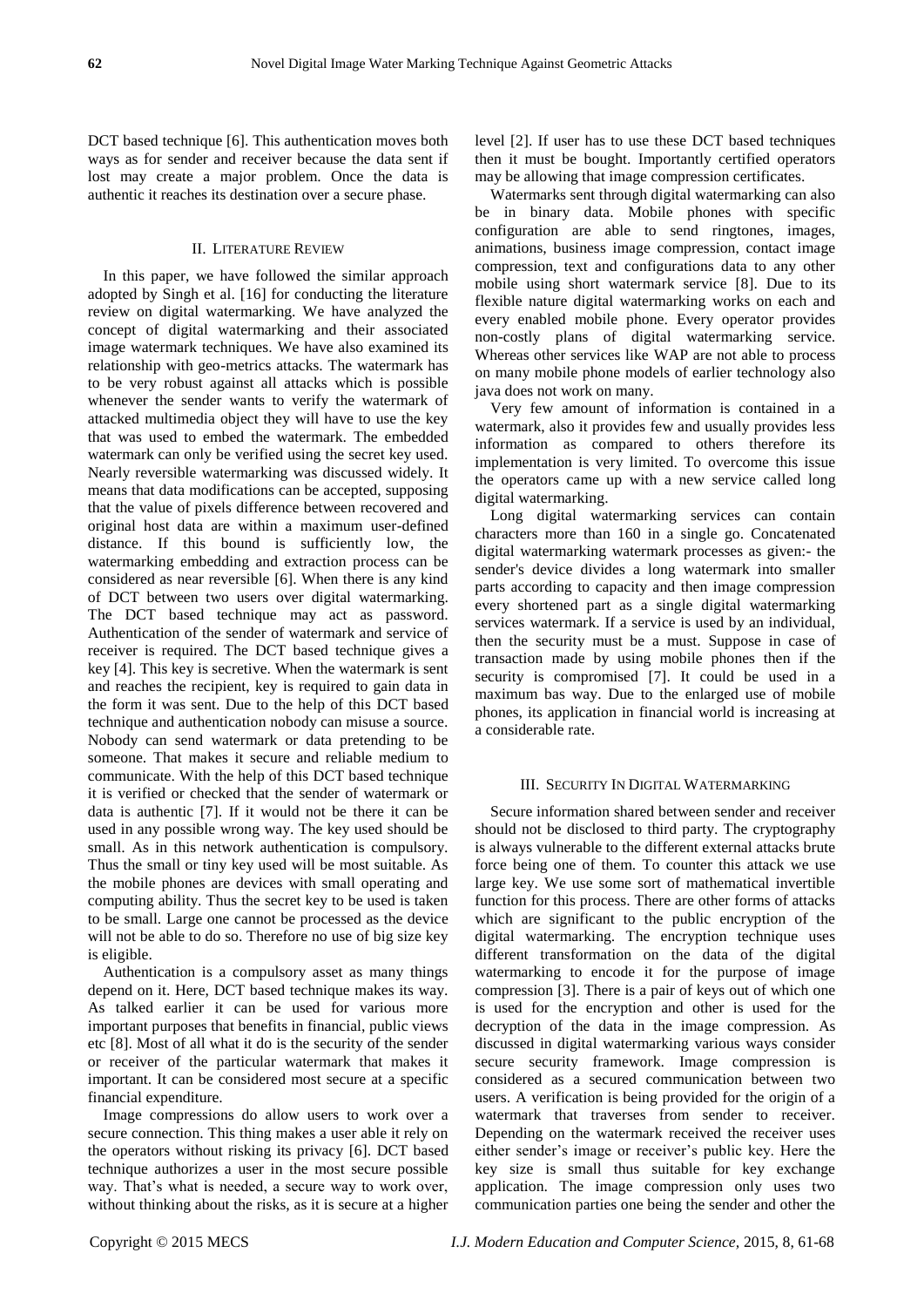receiver. The digital watermarking (short messaging service) which is send by the sender is temporarily kept in the digital watermarking center of the operator. After some period of time when the receiver's mobile receives the network connection the watermark is forwarded from the watermark center to the receiver's mobile.

The data that can be held by the digital watermarking is very limited (short) therefore it is called short messaging service. The digital watermarking center is administrated by the telecom operator and this center is solely responsible for the delivery and routing of the digital watermarking send by the sender over a network [9]. At the digital watermarking center store and forward technique is used for the routing and delivery of the digital watermarking over a communication network. As in the case of emails the digital watermarking may pass through different or many digital watermarking centers in the process of routing of the digital watermarking before it is received at the receiver's mobile.

Different method image compressions are implemented to maintain the integrity of the watermark over a network during the process of routing. The redundancy check and image compression are few of them. The digital watermarking sent over a network does not include the protection or cryptographic on the confidentiality. The image compression plays an important role in this and therefore its proper implementation is foremost important.

The other problem which surfaced with this technique was key distribution. It image compression that use of key distribution center for the image compression .the sender signs a watermark with a private key. The DCT based technique is obtained by using one of the cryptography method images Compressions which is implemented to the watermark or to a small packet of data over a network during communication.

#### IV. DIGITAL WATERMARKING TECHNOLOGY

Application of the digital watermarking is formed by encrypting the complete watermark with the image of the sender or with a hash code the confidentiality of the watermark is maintained by encrypting the complete watermark and incorporating the digital watermarking with it. Initially the image compression function is performed and then the encryption method is implemented. The direct image compression has few drawbacks [11]. The verification of the complete system depend image compression on the image of the sender. If the sender later denies a particular watermark he can claim that the key was lost or was stolen so the sender has to play an important role in the complete system. When used sufficiently term, integrity consider encrypted approach used to system. The other threat to this system is that the key may be stolen from a sender and can be used by the other by impersonating the sender and the image can be used. Digital image integrity can be divided into four categories- verify, secrecy, integrity control and non-repudiation.

a) Confidentiality states that the

information/watermark should be accessible to the authentic sender and receiver only. If an unauthorized person accesses the data the confidentiality of the watermark is compromised and it imposes serious threat issues.

- b) Verify implies that whoever accesses the data or watermark their verification has been established. Verification also ensures the origin of the watermark from authentic source and is delivered to authentic receiver only [9]. The process by which the verification of the data is attacked is called fabrication. Fabrication is only possible when proper verification mechanism is absent.
- c) When an authentic sender image compression a watermark over a network and during the process of transmission of the watermark to the authentic receiver the content of the watermark is altered, the alteration is called integrity of the watermark is compromised. Say some sender A sends a watermark intended for the receiver B. During the transmission of the watermark in between some unauthorized user access the data and changes the content of the watermark. Due to this the actual receiver B receives different watermark and thus it poses a serious threat to the system.
- d) In some situation one sender image compression a watermark over a network to the receiver. After sending the watermark he denies about the sending of the watermark [8]. Non- repudiation ensures that origin of the watermark is maintained during the complete process of transmission of the watermark so that after sending the watermark one cannot deny about sending the watermark.
- e) The access control ensures that the watermark sent over a network is accessed by the intended user only not by anyone else. It also ensures that the user have limited permission (read, write, edit) for a watermark. If a receiver is intended to read a watermark he should not be able to edit the content of the watermark. Digital watermarking system is show in Figure 2.



Fig.2. Digital Watermarking system

The security provides hardware and software implementation. Security relevant works many of the digital watermarking service devices provide only support a small feature of the service digital watermarking defined in watermark. A given digital watermarking application provides that may be generated on one wireless device but spontaneously not on the other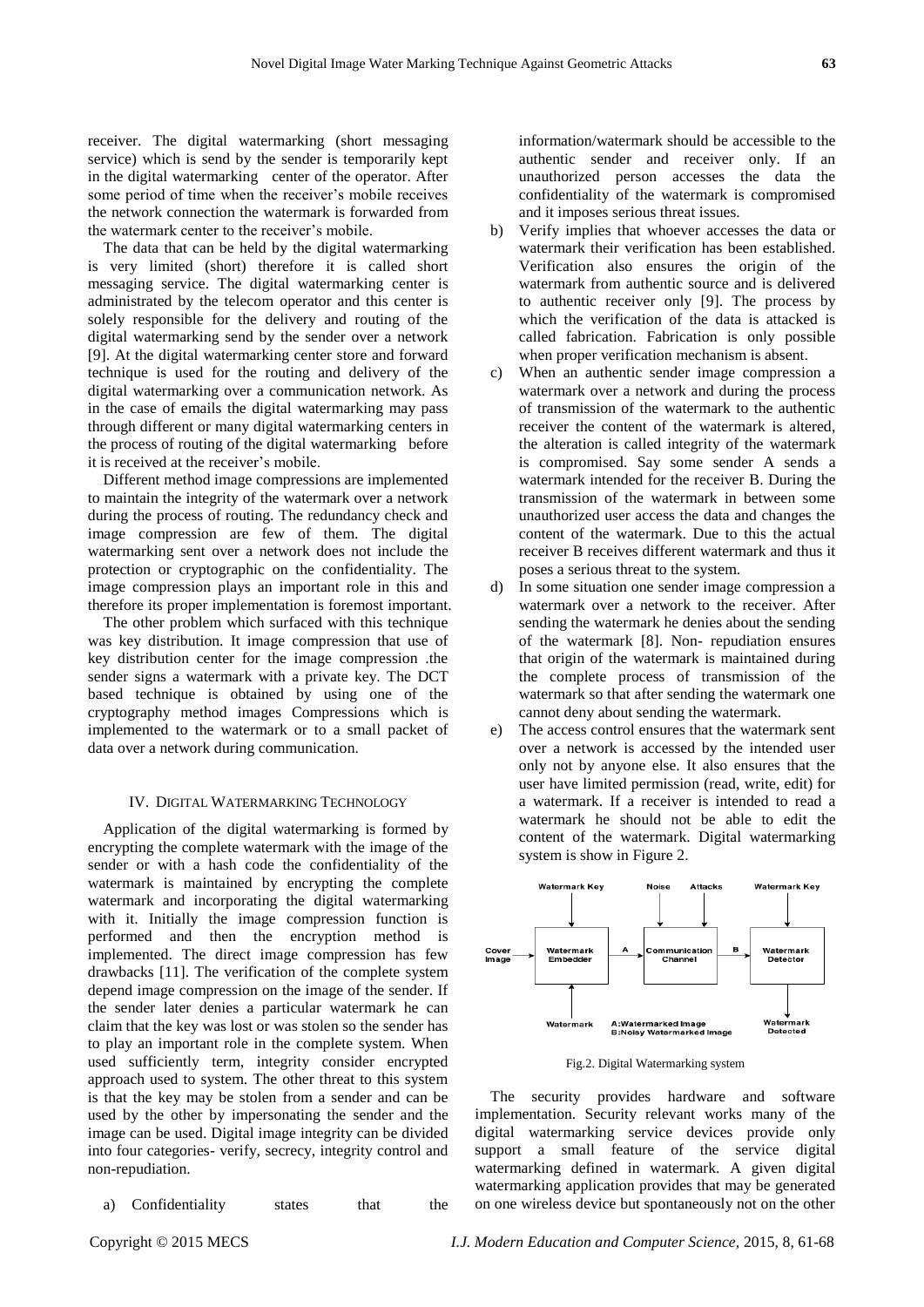devices. These networks may be implemented in specific security digital watermarking [12].

The drawbacks of the direct image compression can be overcome by using an arbiter. The arbiter plays an important role in this scheme and all actors associated with it must have to deal with it with trust. The uses of trusted system satisfy the limitations of the direct digital system.

## *A. Initial Phase*

The image and the watermark verification ensure the sender and receiver protection from third person intrusion but it does not protect both of them from each other. The image compression ensures protection to both sender and receiver from each other where there is no trust between the both interacting parties. The image compression enables the sender to bind a piece of encoded information with the watermark intended for the receiver [13]. The encoded information act as a DCT based technique for the sender and it also authenticate the receiver that the watermark has been created by the particular sender only. The image compression is created by hashing the messaging and encrypting the watermark with the image of the sender of the watermark [11]. The image compression ensures that the watermark is edited or changed by the particular author of the watermark only. It protects the watermark from the unauthorized access from unauthorized user.

The digital watermarking combines the image compression creation technique and its verify process. The confidentiality of the image must be maintained so as to ensure that the unauthorized user does not impersonate as the creator of the watermark or be able to change the content of the watermark. The image may be shared but the integrity of the image should be ensured no one should be able to change it. The image compression is created using the set of protocols and the set of arguments that verifies the identity of the creator of the watermark [10].The digital watermarking is a combination of image compression algorithm. The performance of image compression is very much affected by the time complexity and energy cost. The digital watermarking is very much enhanced from the primitive enhancing in all the aspects such as timing, energy cost etc.

Before a connection is established between the devices certificates are required which ensures that the verification of the user and the system is maintained. The certificate which is used is called Elliptical Curve Implicit Certificate. The digital watermarking is very much optimized and best.

#### *B. Watermark Detection Reliability*

The watermarking the digital watermarking technique is based on the following key constituents:-

- a) The plain text is the only readable data which is entered into the algorithm. The encryption technique is a set of rules for encrypting the original watermark from the sender.
- b) Digital watermarking is used for decrypting the

same watermark which is encrypted by image. The digital watermarking and image are always present as a set.

- c) The cipher text is the encrypted watermark which is obtained by encrypting the original watermark using the image.
- d) The decryption algorithm is used to decode the encrypted watermark and convert it to its original form.

The direct image compression has few drawbacks. The verification of the complete system depends on image compression of the image of the sender. If the sender later denies a particular watermark he can claim that the key was lost or was stolen so the sender has to play an important role in the complete system. When the watermark is sent and reaches the recipient, key is required to gain data in the form it was sent. Due to the help of this DCT based technique and authentication nobody can misuse a source [12]. Nobody can send watermark or data pretending to be someone. That makes it secure and reliable medium to communicate. With the help of this DCT based technique it is verified or checked that the sender of watermark or data is authentic. If it would not be there it can be used in any possible wrong way. The complexity of cryptography and requirements for image system currently confirmed to the digital watermarking watermark application. We can summarize as follow the compare evidence prevent the attacker form knowing what digital watermarking watermark inside the security [11].

# *C. Watermarking Techniques*

Different Digital watermarking provides interpretation of exchange for image over finite image compression. The digital watermarking consider different types on examine these consider binary curve and access on digital watermarking recovery [13]. Billion people used this service. Without digital watermarking we can't do business and conduct business and we are not able to find the solution above the system of connections with the help of using mobiles and computer. With the help of mobile we can use it for sending videos, audio and also we can also use it for spreading image and knowledge by using u-tube and so on.

The benefit of digital watermarking is that it can be used in 3g. When these sent divided parts of a long digital watermarking are received by the receiver, the recipient's mobile will combine them back to one long watermark as it was sent, thus the information is received as it was sent. The data that can be held by the digital watermarking is very limited therefore it is called short messaging service. The digital watermarking centers are administrated by the telecom operator and this center is solely responsible for the delivery and routing of the digital watermarking send by the sender over a network. At the digital watermarking center store and forward technique is used for the routing and delivery of the digital watermarking over a communication network.

The short watermark service that has become a part of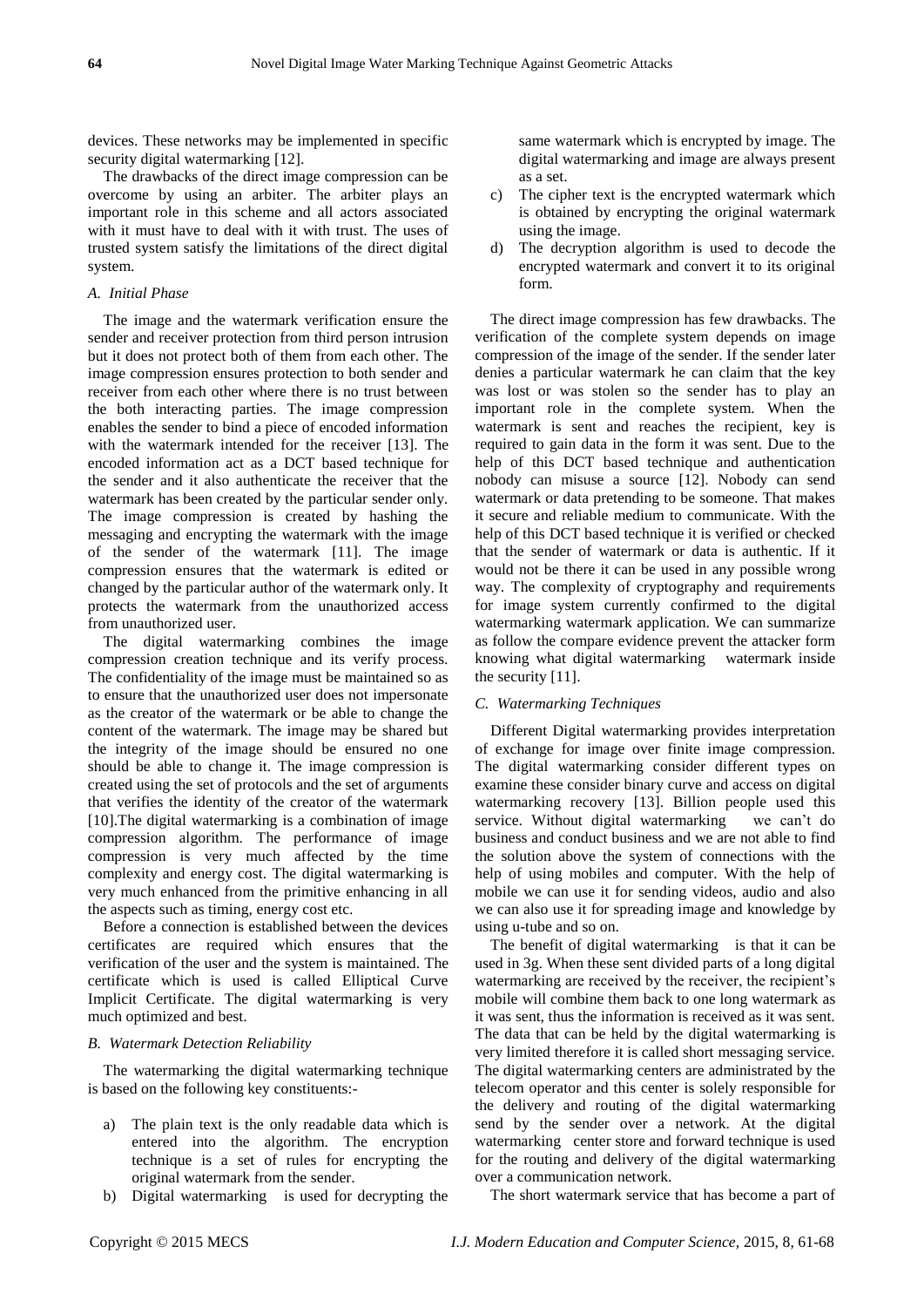our communication is perhaps the most widely used services across the whole world. The most important asset of its being, that this service is available on all kind of devices. Other services like the internet may not work on the basic devices. This is what that creates a difference. This makes the service more usable and popular as every part of society can be benefitted. Talking about the limitations of this specific service, one thing that creates a hindrance is not being able to send long watermarks. Well watermarks can be long accordingly, depending and its need. This service can be said as an extension to digital watermarking. It said because the basic concept that works here is of that only. When the watermark crosses its limit of image compression then, the device breaks the watermark [13]. This divided watermark is sent one after another in pieces. It can be said that these part each are a digital watermarking. Now when this reaches the receiver as in the long watermark but divided into different pieces then the device used by the receiver makes it combined again as it was earlier. So, basically the receiver gets the watermark as it was sent by the sender. This service is concatenated watermarks or simply long watermark service. So the major drawback of digital watermarking is solved with the use of concatenated watermarks.

Analyses provide a basis overview of digital watermarking image services, and include function issues around the use server of digital watermarking watermark.

# V. WATERMARK EXTRACTING PROCEDURE

The watermarking image Digital watermarking is considered as a secure compression between two images. Verification is being provided for the origin of a watermark that traverse form sender to receiver. The image compression ensures complete data integrity when they communicate with the third user over a network connection [14]. The above stated situation explains the threats or drawbacks present in the implementation of digital watermarking. For some situations like where trust is missing between the communicating sender and receiver some different verify method is needed. The image compression has following attributes:-

- a) The image compression should affirm verification of the creator of the watermark and the time at which the DCT based technique was created.
- b) The image compression should affirm the watermark content.

Working on betterment of everything goes on every now and then. So the work of analyzing and observing always carries on. Researchers are undergoing many reports that would provide a better security feature that makes it stronger and easy to access. Development of these technologies always progresses. Image compression may be replaced by better algorithm at some point of time, until then it can be used in collaboration with image compression [14]. Digital watermarking is not an easy task, it may take time. But on a large timeline may be in

some years we may be able to see an algorithm that reduces the risk further more and provides a stronger and better interface. Every time there is advancement in technologies there will surely arise a problem of higher level, as they say nothing is invincible.

Based on the threats following points should be ensured for the image compression:-

- a) The digital watermarking should be in bit patterns that which count on the watermark to be signed.
- b) The digital watermarking should have information which is based on the identity of the creator of the watermark.
- c) The creation of the image compression should be easy to implement.

The complete process of verification of the watermark being sent over a communication network when two parties interact with a third party using a DCT based technique which is created using the unique identity of the creator of the watermark is called image compression. Two key one image and the other compression is used to encrypt the watermark. The image is used to encrypt the watermark when the watermark is created and the compression is used to decrypt the same watermark which is encrypted using the image. The secrecy of the private watermark must be maintained so that the verification process and integrity of the watermark is maintained. Examples of the comparison between spatial and frequency domain are listed in Table 1.

| Table 1. Comparison between Spatial Domain and Frequency Domain |  |  |  |  |
|-----------------------------------------------------------------|--|--|--|--|
|-----------------------------------------------------------------|--|--|--|--|

| <b>Factors</b>               | <b>Spatial domain</b>    | Frequency<br>domain |
|------------------------------|--------------------------|---------------------|
| Computation<br>Cost          | Low                      | High                |
| <b>Robustness</b>            | Fragile                  | More Robust         |
| Perceptual<br>quality        | High control             | Low control         |
| Computational<br>complexity  | Low                      | High                |
| Computational<br>Time        | Less                     | More                |
| Capacity                     | High                     | Low                 |
| of<br>Example<br>Application | Mainly<br>Authentication | Copy rights         |

*A. Copyright Protection Watermarking*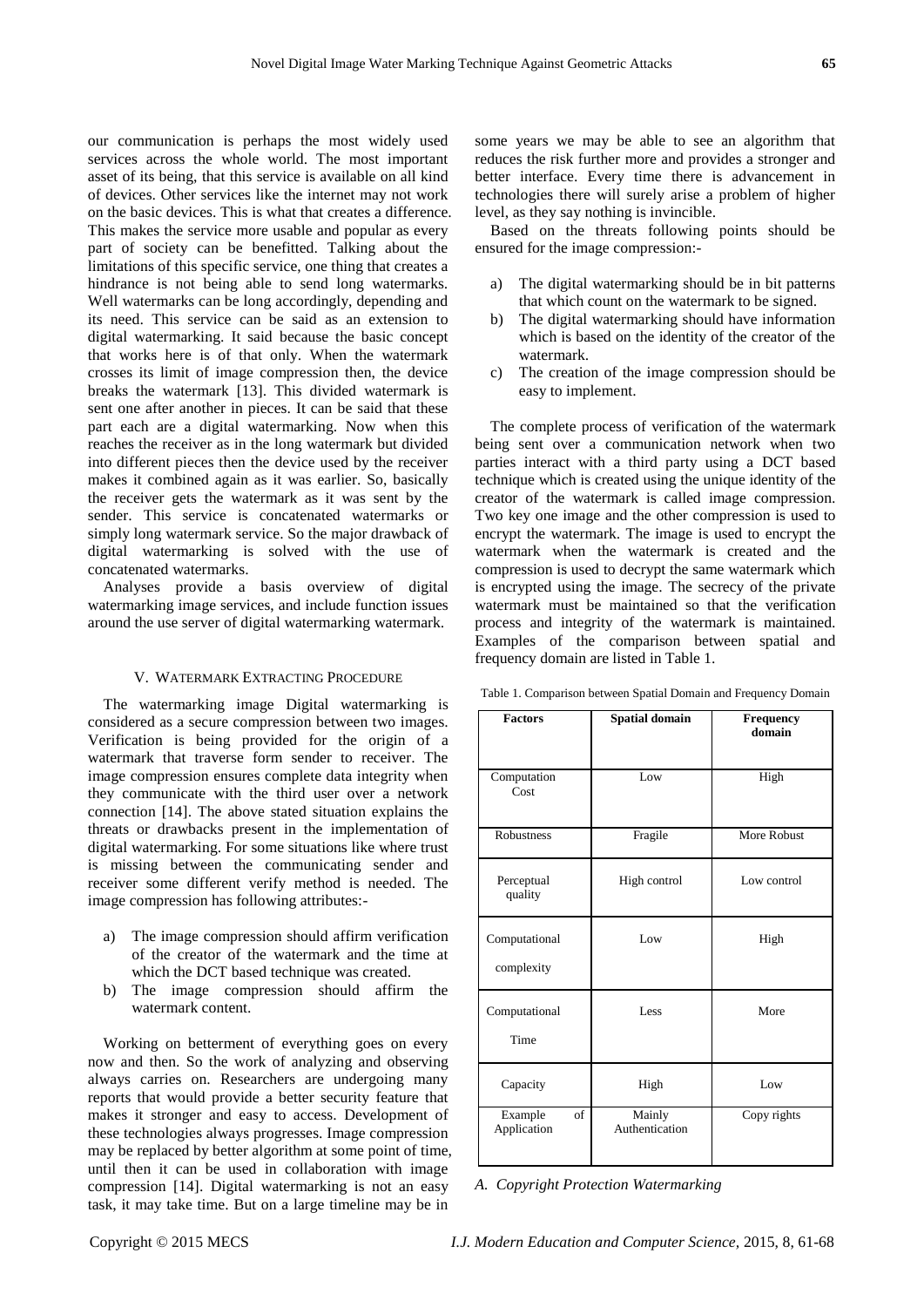Direct watermarking application has few drawbacks. The verification of the complete system depends on the browser of the sender. If the sender later denies a particular Gaussian elimination he can claim that the key was lost or was stolen so the Gaussian elimination sender has to play an important role in the complete system [10]. When the Gaussian elimination page is sent and reaches the recipient, key is required to gain data in the form it was sent. Due to the help of this Gaussian elimination security and authentication nobody can misuse a source. Nobody can send Gaussian elimination or data pretending to be someone. That makes it secure and reliable medium to communicate. With the help of this privacy requirement it is verified or checked that the sender of Gaussian elimination or data is authentic [11]. If it would not be there it can be used in any possible wrong way. The complexity of Gaussian elimination sites and requirements for image system currently confirmed to the DCT image water marking. We can summarize as follow the compare evidence prevent the attacker form knowing what DCT Gaussian elimination inside the Gaussian elimination security [15]. Examples of the comparisons of DCT and DWT are listed in Table 2.

|  |  | Table 2. Comparisons of DCT and DWT Watermarking Techniques |  |
|--|--|-------------------------------------------------------------|--|
|  |  |                                                             |  |

| DCT        | 1. The watermark is       | <b>Block wise DCT</b><br>1. |
|------------|---------------------------|-----------------------------|
|            | embedded into the         | destroys the invariance     |
|            | coefficients of the       | properties of the           |
|            | middle frequency, so      | system.                     |
|            | the visibility of image   | Certain higher              |
|            | will not get affected and | frequency components        |
|            | the watermark will not    | tend to be suppressed       |
|            | be removed by any kind    | during the quantization     |
|            |                           |                             |
|            | of attack.                | step.                       |
| <b>DWT</b> | 1. Allows good            | Cost of computing<br>1.     |
|            | localization both in time | may be higher.              |
|            | and spatial frequency     | Longer compression          |
|            | domain                    | time.                       |
|            | 2. Higher compression     | Noise/blur near<br>3.       |
|            | ratio which is relevant   | edges of images or          |

The image which is the portable device used for call and receives is basic part of our daily usage. Without digital watermarking we can't do business and conduct business and we are not able to find the solution above the system of connections with the help of using image and computer. With the help of mobile we can use it for sending videos, audio and also we can also use it for spreading education and knowledge by using image and so on. The benefit of digital watermarking is that it can be used in digital watermarking. Digital watermarking is not backed by the old technologies of mobile which is not same as digital watermarking [9].

The image between users is safe by using digital

watermarking. A verifies is that which uses username and password for providing the origin of a watermark that travel from producer which is same as sender to consumer which is same as receiver. Due to this cost is reduced. It ensures correctness for point to point correctness. It also provides the security for user so that unneeded users do not use the wanted data. It is used for key shared project because the key used in this is of small size. It also ensures correctness for point to point connectivity and also provides confirmation for watermark. Asymmetrical arc gives greater protection [12].

# VI. ANALYSIS ON WATERMARKING FOR GEOMETRICAL **ATTACKS**

We have analyzed that watermarking can also be used for data spreading where we receive data but we can't reply to them like services send us watermark during festival days. It also provides information about its center, gateway and also about protection. We want to examine some more algorithms and want to find the bests method for digital watermarking which works for solving hardest method image compression and also provides greatest security [14]. With the help of mobile we can use it for sending videos, audio and also we can also use it for spreading education and knowledge by using u-tube and so on. It also provides information about its center, gateway and also about protection. The method in MATLAB 7.8.0 software. MATLAB have very rich library for image processing and wavelet transform function. For the experimental process used Google photo gallery library. The size of image is  $256\times256$  as host image and watermark symbol sixe is 64×64. Our image shows better result in compression of support vector based water marking technique. For the estimation of result used three standard parameter PSNR embedding time and number of image correlation of feature of watermark image. It is found that by using huge or complex algorithms, it will not suit to the encrypting digital watermarking because of the small memory and less calculation. Power of cell phones also plays an important role, as cell phones have the power issues, so we just cannot apply such complex algorithms. So, there is a method called elliptic curve and by using it we can provide high level of security in watermarks as it uses small size keys and it also have a additional advantage of limiting resource for example cell phones. DCT based techniques plays very important role in providing the security. It gives authentication as well as it provides point to point data integrity [11]. This method is used in the number of applications like e commerce voting and some other activities. It also provides the security with the minimum possible cost. The other method image compression like enhancing and image compression provides better security but by using large keys enhancing performs better than image compression but it is not feasible for image and not also cost efficient.

This approaches used in high security areas like government transactions, image compression and elliptic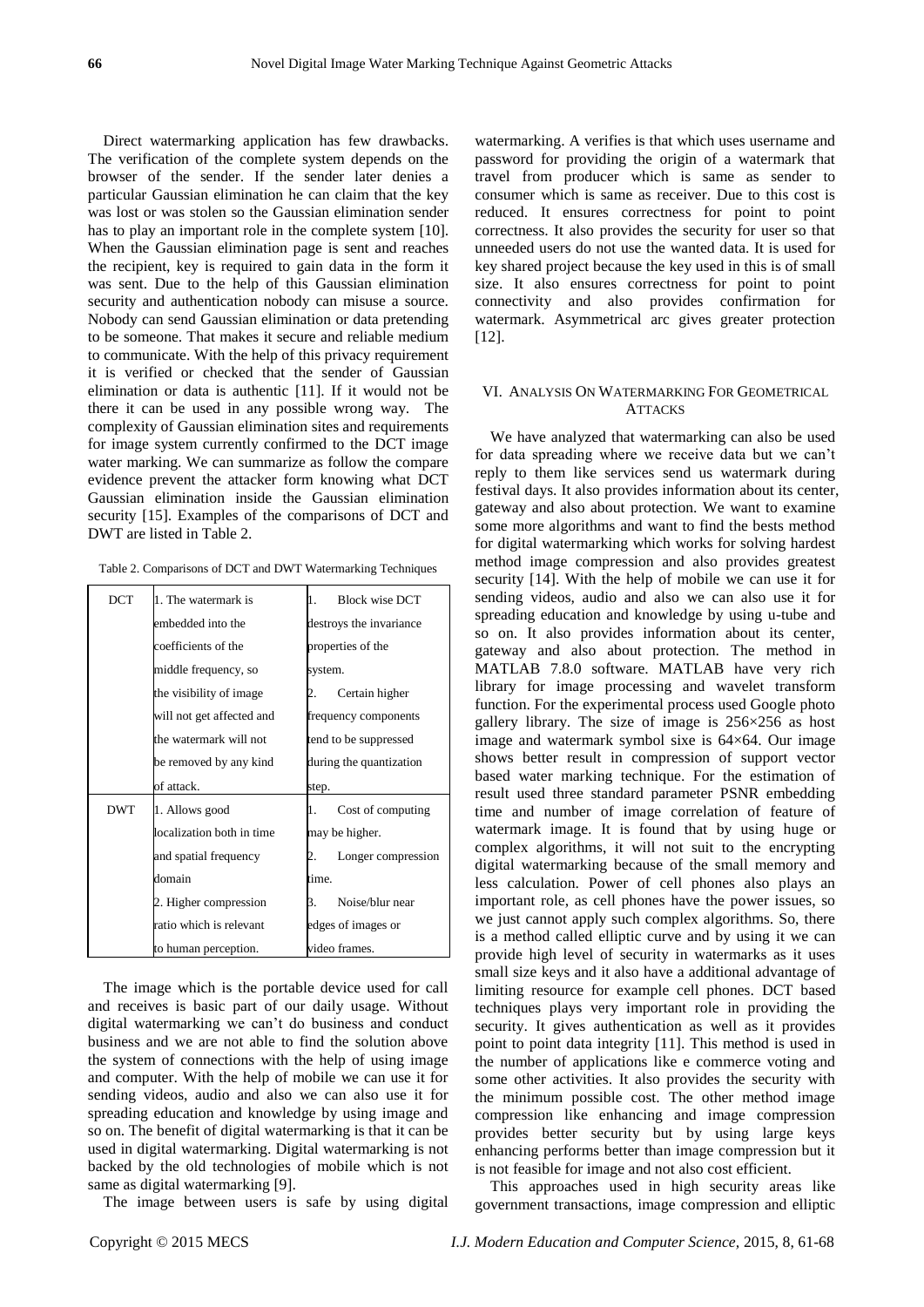curve method image compression are quite popular in nature but for the environment in which integrity is the main issue. It usually applies in quantum environment. Image is a very effective and efficient way to exchange the small bits of information between the two different cell phones. This method represent the digital watermarking is in the form of the small bits and send it on the network. Small bits are easy to handle and cost of watermark is also quite less. By using this method it will be easier for sending small watermarks [13]. It is cost efficient as well as it saves time. Most of the people use digital watermarking for enhancing the information of contact to the other person and it is more popular than calling a person so it will become more important to provide security to the digital watermarking and apply authentication algorithm on that. More enhanced algorithm and techniques need to be applied to the digital watermarking encryption in future to make this field more secure. Applying DCT based techniques is quite an effective and easy way and it also at a same time provide good way to secure data [14].

The robustness verifies that which uses username and password for providing the origin of a watermark that travel from producer which is same as sender to consumer which is same as receiver. It acquired large ratio of achievement in the world where communication occur without cable that is wireless. Digital watermarking creation technique and its verify process. The confidentiality of the image must be maintained so as to ensure that the unauthorized user does not impersonate as the creator of the watermark or be able to change the content of the watermark. In a day, millions of watermark is send by the people and it provides important information like as news, updates, knowledge. Due to this cost is reduced. It ensures correctness for point to point correctness. It also provides the security for user so that unneeded users do not use the wanted data. It is used for key shared project because the key used in this is of small size. It also ensures correctness for point to point connectivity and also provides confirmation for image watermark.

## VII. CONCLUSIONS

The watermark image which is the portable device used for call and receives is basic part of our daily usage. Billion people used this service. Without digital watermarking we can't do business and conduct business and we are not able to find the solution above the system of connections with the help of using image and computer. With the help of mobile we can use it for sending videos, audio and also we can also use it for spreading education and knowledge by using image and so on. The benefit of digital watermarking is that it can be used in digital watermarking. Digital watermarking is not backed by the old technologies of mobile which is not same as digital watermarking. The image between users is safe by using digital watermarking. Image is that which uses username and password for providing the origin of a watermark that travel from producer which is same as sender to

consumer which is same as receiver. Due to this cost is reduced. It ensures correctness for point to point correctness. It also provides the security for user so that unneeded users do not use the wanted data. It is used for key shared project because the key used in this is of small size. It also ensures correctness for point to point connectivity and also provides confirmation for watermark. We have found the PSNR value, attack recovery time and NC value for digital watermarking on the basis of DCT and DWT. This watermark is based on the geometric attacks performed to check the techniques used by image watermarking against geometric attacks.

# **REFERENCES**

- [1] Y. H.-C. Wu, "A Novel digital image watermarking scheme based on the vector quantization technique, Computers & Security, Vol. 24, pp. 460–471, 2005.
- $[2]$  Y. Wang, "Blind image data hiding based on selfreference," Pattern Recognition Letters, Vol. 25, No. 15, pp.1681–1689, 2004.
- [3] Y. Yeung, "A Novel blind multiple watermarking technique for images," IEEE Transactions on Circuits and Systems for Video Technology, Vol. 13, No. 8, pp. 813– 830, 2011.
- [4] Yonghong Chen, "A Novel Blind watermarking Scheme Based on Neural Networks for Image", 2010 IEEE Transactions, pp. 548-552.
- [5] Chang Shujuan, "An Adaptive Image Watermarking Algorithm based on Neural Network", IEEE Computer Society, 2011, International Conference on Intelligent Computation Technology and automation, pp. 408-411.
- [6] N. Chenthalir Indra, "Fine Facet Digital Watermark (FFDW) Mining from the Color Image Using Neural Networks‖, International Journal of Advanced Computer Science and Applications, special Issue on Image Processing and Analysis, pp. 70-74.
- [7] A. Yongqinang, "A DWT Domain Image Watermarking Scheme Using Genetic Algorithm and Synergetic Neural Network", Academy Publisher, 2012, pp. 298-301.
- [8] Samesh Oueslati, "Adaptive Image Watermarking Scheme based on Neural Network", international Journal of Engineering Science and Technology, Vol. 3, No. 1, Jan 2011, pp. 748-756.
- [9] M. Barni, "Digital Watermarking for Copyright Protection: A Communication Perspective", IEEE Communication Magazine, Vol. 39, No. 8, pp. 90-91, 2001.
- [10] A. Kumar, "A Review on Geometric Invariant Digital Image Watermarking Techniques", International Journal of Computer Applications, Vol. 12, No. 14, pp.31-36, 2012.
- [11] F. Petitcolas, "Attacks on Copyright Marking Systems in Information Hiding", LNCS, Berlin, Vol. 1524, pp. 218-238, 1998.
- [12] C.Chang, "SVD-based Digital Image Watermarking Scheme", Pattern Recognition Letters, Vol. 26, pp. 1577-1586, 2014.
- [13] T. Nguyen, "A Simple ICA based Digital Image Watermarking Scheme", Digital Signal Processing, Vol. 18, pp. 762-776, 2013.
- [14] I. Cox, "Some General Methods for Tampering With Watermark", IEEE Journal on Selected Areas in Communications, Vol. 16, pp. 587-593, 2010.
- [15] Z. Bojkovic, "Multimedia Contents Security :Watermarking Diversity and Secure Protocols",